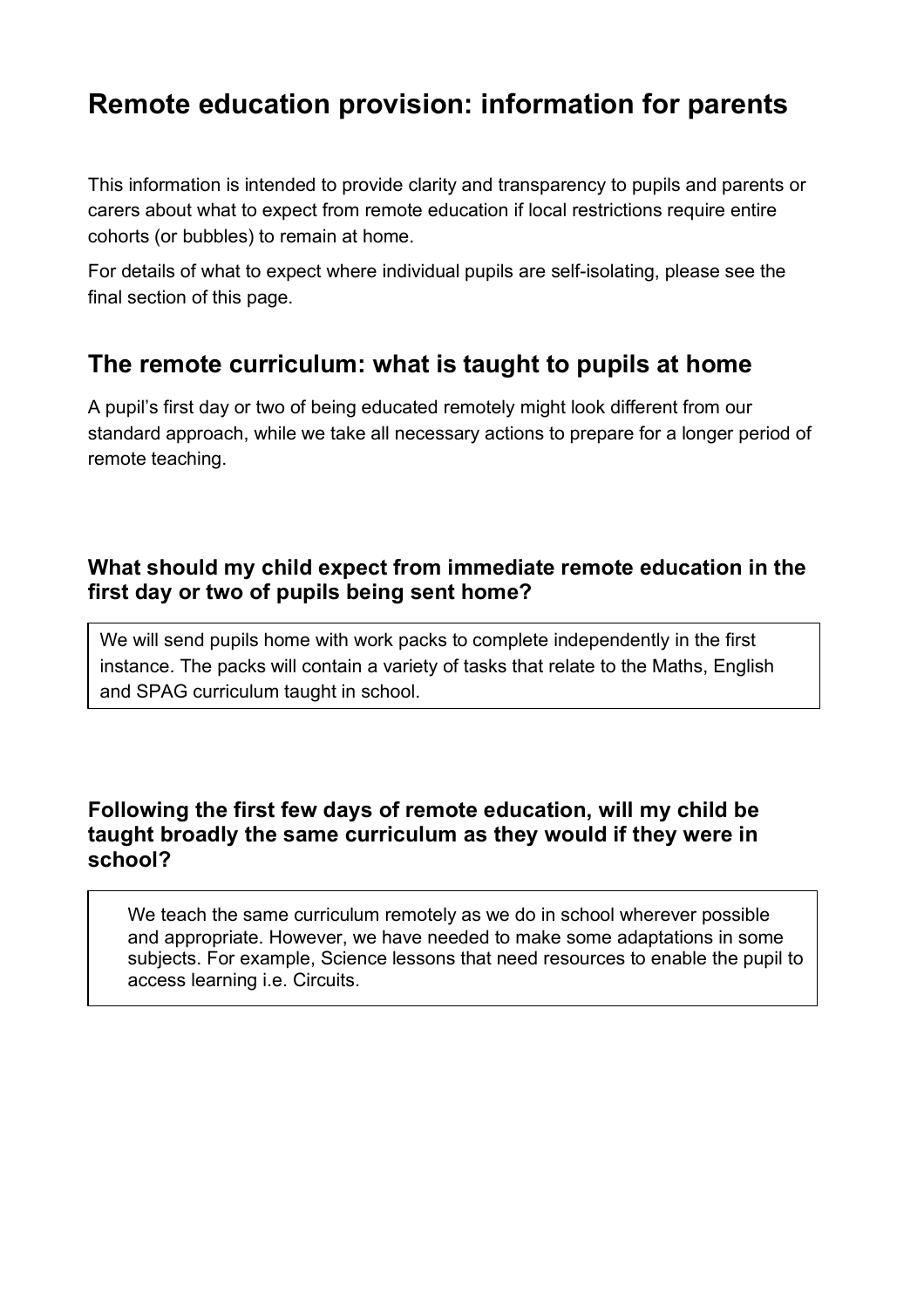# **Remote teaching and study time each day**

## **How long can I expect work set by the school to take my child each day?**

We expect that remote education (including remote teaching and independent work) will take pupils broadly the following number of hours each day: 3-4 hours per day

# **Accessing remote education**

#### **How will my child access any online remote education you are providing?**

We use 'Purple Mash' as an online tool that pupils can send and receive work set by their class teacher. 'Marvellous Me' is also used for Early Years and Key Stage 1 to send work home. Bug Club is an online platform used to promote a love for reading which teachers use to set challenging texts for pupils to access. We use TTRockstars in KS2 and Numbots in KS1 as an online platform to set multiplication and Maths challenges.

## **If my child does not have digital or online access at home, how will you support them to access remote education?**

We recognise that some pupils may not have suitable online access at home. We take the following approaches to support those pupils to access remote education:

All pupils can access any printed materials needed if they do not have online access by coming to the main foyer to collect a class pack each week. The pack will contain all the worksheets required for the week. If unable to collect a pack parents can ask for it to be delivered each Monday by the HT and DHT.

Pupils can submit work to their teachers if they do not have online access by returning it into school and teachers will collect it in.

When laptops are available we will prioritise and issue them to disadvantaged and vulnerable pupils. Parents will need to contact school to see if laptops are available. Miss Atterbury will arrange collection once a loan agreement for a laptop has been completed.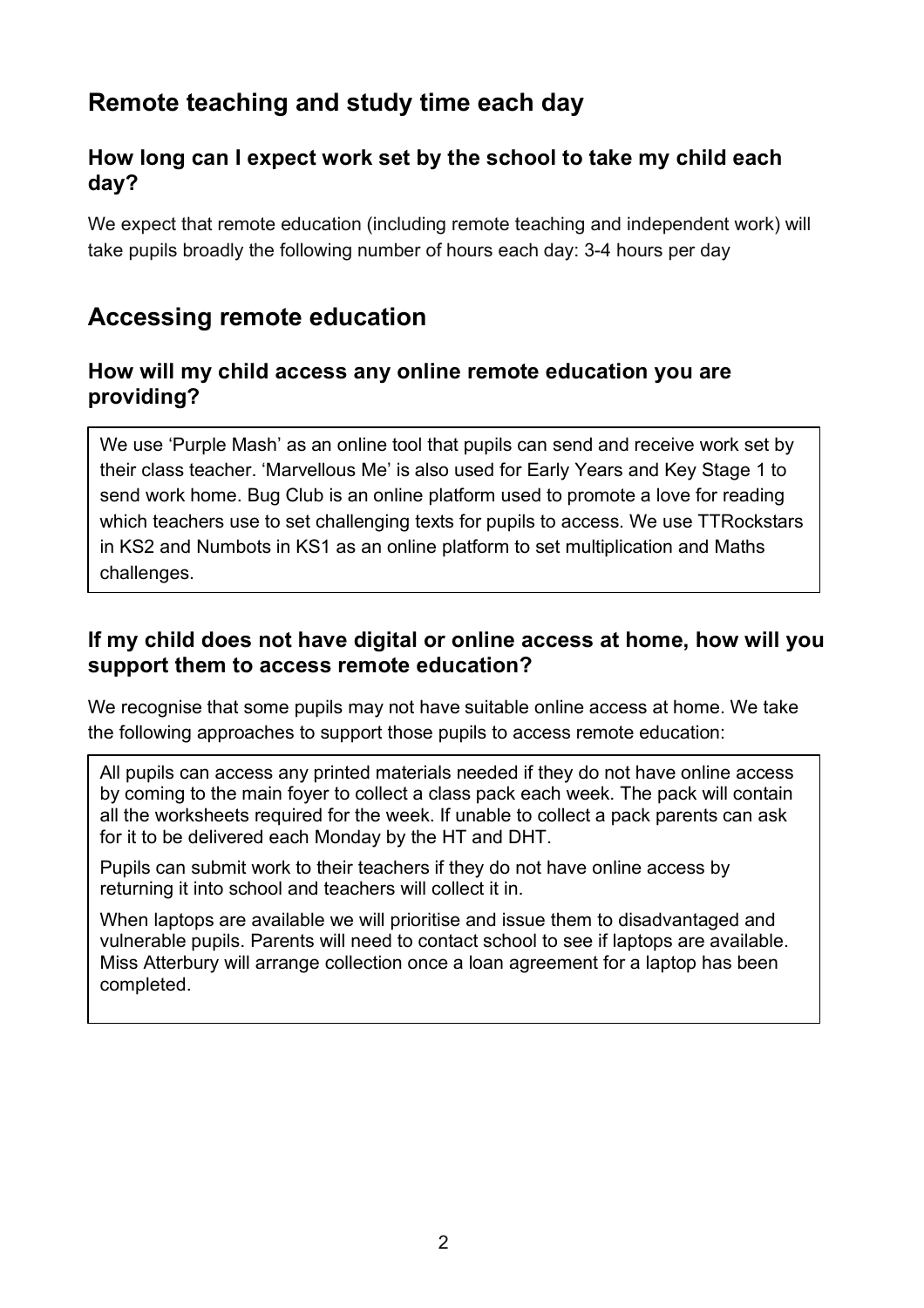# **How will my child be taught remotely?**

We use a combination of the following approaches to teach pupils remotely:

- recorded teaching (e.g. Oak National Academy lessons or White Rose Maths)
- Communication and feedback given either by teacher email, Marvellous Me responses and Purple Mash chatroom
- printed paper packs produced by teachers (e.g. workbooks, worksheets)
- textbooks and reading books pupils have at home
- commercially available websites supporting the teaching of specific subjects or areas, including video clips or sequences
- long-term project work and/or internet research activities

# **Engagement and feedback**

## **What are your expectations for my child's engagement and the support that we as parents and carers should provide at home?**

Parents to support their child as much as possible and if they have a concern contact the class teacher for additional arrangements to be put in place where appropriate.

## **How will you check whether my child is engaging with their work and how will I be informed if there are concerns?**

Teachers will monitor all remote learning that is being accessed at home. If there is a concern then teachers will email parents directly. Every two weeks the teacher will phone home to discuss learning with the pupil.

## **How will you assess my child's work and progress?**

Feedback can take many forms and may not always mean extensive written comments for individual children. For example, whole-class feedback or quizzes marked automatically via digital platforms are also valid and effective methods, amongst many others. Our approach to feeding back on pupil work is as follows: